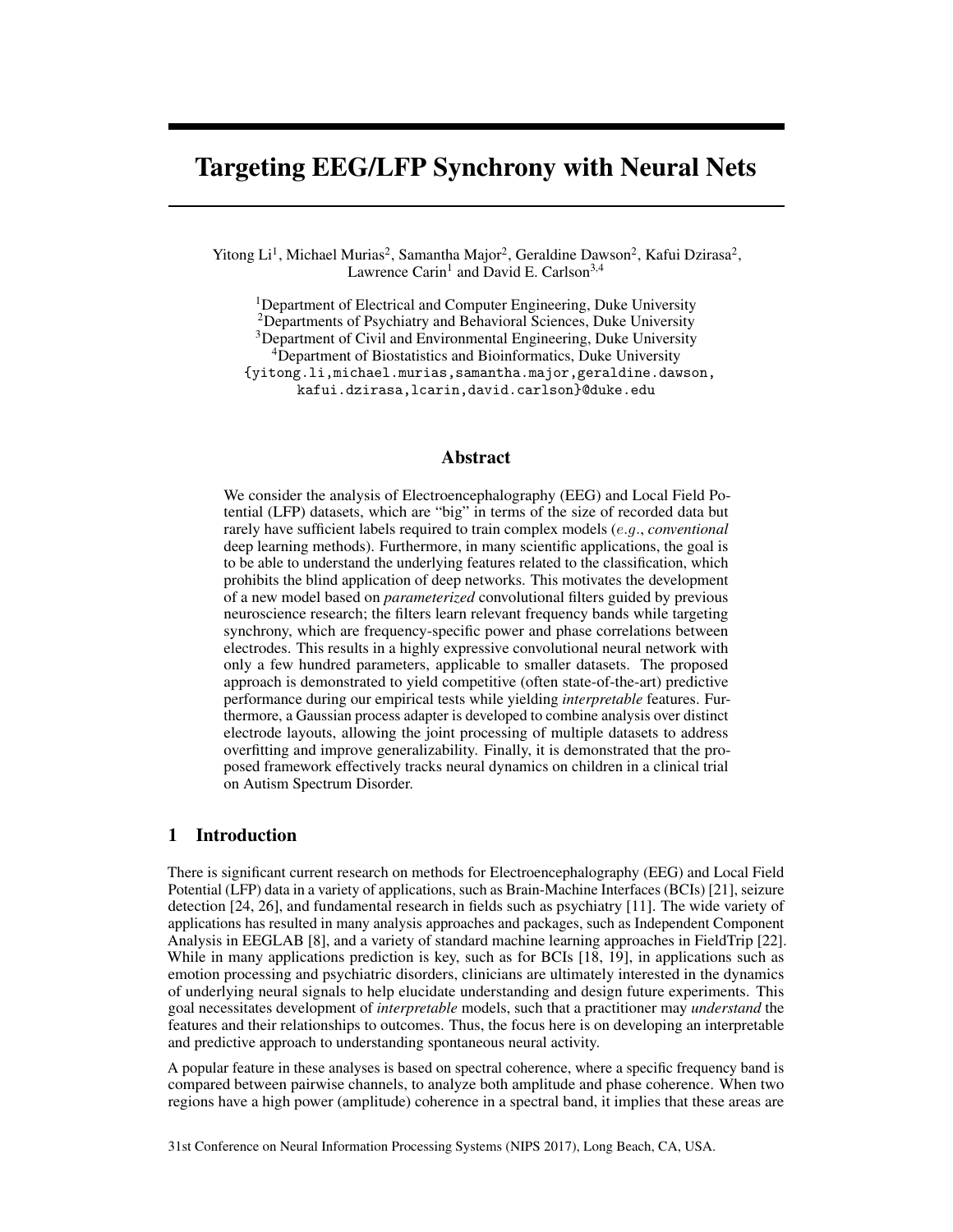coordinating in a functional network to perform a task [3]. Spectral coherence has been previously used to design classification algorithms on EEG [20] and LFP [30] data. Furthermore, these features have underlying neural relationships that can be used to design causal studies using neurostimulation [11]. However, fully pairwise approaches face significant challenges with limited data because of the proliferation of features when considering pairwise properties. Recent approaches to this problem include first partitioning the data to spatial areas and considering only broad relationships between spatial regions [33], or enforcing a low-rank structure on the pairwise relationships [30].

To analyze both LFP and EEG data, we follow [30] to focus on low-rank properties; however, this previous approach focused on a Gaussian process implementation for LFPs, that does not scale to the greater number of electrodes used in EEG. We therefore develop a new framework whereby the low-rank spectral patterns are approximated by *parameterized* linear projections, with the parametrization guided by neuroscience insights from [30]. Critically, these linear projections can be included in a convolutional neural network (CNN) architecture to facilitate end-to-end learning with *interpretable* convolutional filters and fast test-time performance. In addition to being interpretable, the parameterization dramatically reduces the total number of parameters to fit, yielding a CNN with only hundreds of parameters. By comparison, conventional deep models require learning millions of parameters. Even special-purpose networks such as EEGNet [15], a recently proposed CNN model for EEG data, still require learning thousands of parameters.

The parameterized convolutional layer in the proposed model is followed by max-pooling, a single fully-connected layer, and a cross-entropy classification loss; this leads to a clear relationship between the proposed targeted features and outcomes. When presenting the model, interpretation of the filters and the classification algorithms are discussed in detail. We also discuss how deeper structures can be developed on top of this approach. We demonstrate in the experiments that the proposed framework mitigates overfitting and yields improved predictive performance on several publicly available datasets.

In addition to developing a new neuroscience-motivated parametric CNN, there are several other contributions of this manuscript. First, a Gaussian Process (GP) adapter [16] within the proposed framework is developed. The idea is that the input electrodes are first mapped to pseudo-inputs by using a GP, which allows straightforward handling of missing (dropped or otherwise noise-corrupted) electrodes common in real datasets. In addition, this allows the same convolutional neural network to be applied to datasets recorded on distinct electrode layouts. By combining data sources, the result can better generalize to a population, which we demonstrate in the results by combining two datasets based on emotion recognition. We also developed an autoencoder version of the network to address overfitting concerns that are relevant when the total amount of *labeled* data is limited, while also improving model generalizability. The autoencoder can lead to minor improvements in performance, which is included in the Supplementary Material.

# 2 Basic Model Setup: Parametric CNN

The following notation is employed: scalars are lowercase italicized letters, e.g. *x*, vectors are bolded lowercase letters, e.g. *x*, and matrices are bolded uppercase letters, e.g. *X*. The convolution operator is denoted  $\ast$ , and  $j = \sqrt{-1}$ .  $\otimes$  denotes the Kronecker product.  $\odot$  denotes an element-wise product.

The input data are  $X_i \in \mathbb{R}^{C \times T}$ , where *C* is the number of simultaneously recorded electrodes/channels, and *T* is given by the sampling rate and time length;  $i = 1, \ldots, N$ , where N is the total number of trials. The data can also be represented as  $\mathbf{X}_i = [\mathbf{x}_{i1}, \cdots, \mathbf{x}_{iC}]^{\mathsf{T}}$ , where  $x_{ic} \in \mathbb{R}^T$  is the data restricted to the *c*th channel. The associated labels are denoted  $y_i$ , which is an integer corresponding to a label. The trial index *i* is added only when necessary for clarity.

An example signal is presented in Figure 1 (Left). The data are often windowed, the *i*th of which yields  $X_i$  and the associated label  $y_i$ . Clear identification of phase and power relationships among channels motivates the development of a structured neural network model for which the convolutional filters target this synchrony, or frequency-specific power and phase correlations.

# 2.1 SyncNet

Inspired both by the success of deep learning and spectral coherence as a predictive feature [12, 30], a CNN is developed to target these properties. The proposed model, termed SyncNet, performs a structured 1D convolution to jointly model the power, frequency and phase relationships between channels.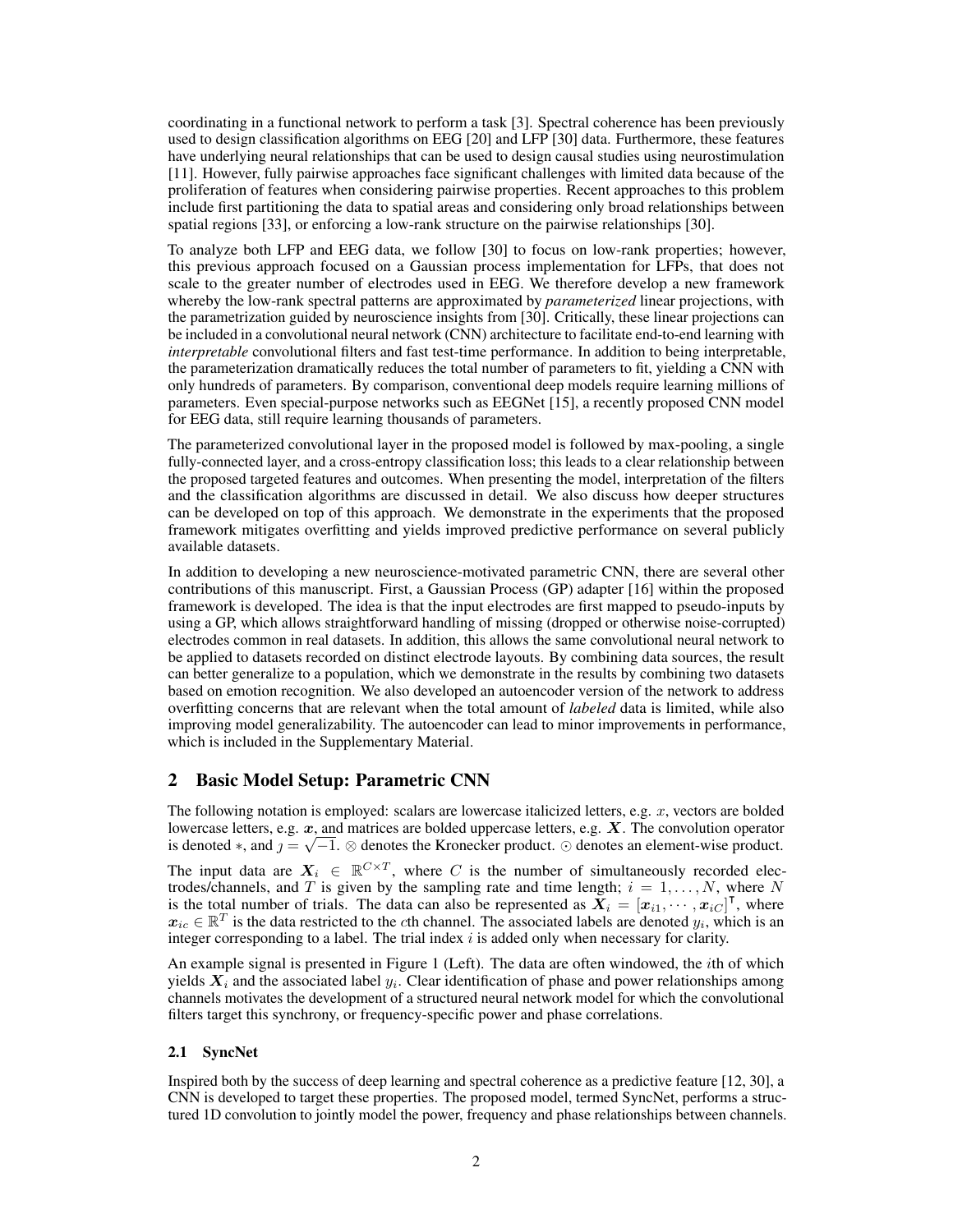

Figure 1: (Left) Visualization of EEG dataset on 8 electrodes split into windows. The markers (e.g., "FP1") denote electrode names, which have corresponding spatial locations. (Right) 8 channels of synthetic data. Refer to Section 2.2 for more detail.



Figure 2: SyncNet follows a convolutional neural network structure. The right side is the SyncNet (Section 2.1), which is parameterized to target relevant quantities. The left side is the GP adapter, which aims at unifying different electrode layout and reducing overfitting (Section 3).

This goal is achieved by using *parameterized* 1-dimensional convolutional filters. Specifically, the *k*th of *K* filters for channel *c* is

$$
f_c^{(k)}(\tau) = b_c^{(k)} \cos(\omega^{(k)} \tau + \phi_c^{(k)}) \exp(-\beta^{(k)} \tau^2).
$$
 (1)

The frequency  $\omega^{(k)} \in \mathbb{R}^+$  and decay  $\beta^{(k)} \in \mathbb{R}^+$  parameters are shared across channels, and they define the real part of a (scaled) Morlet wavelet<sup>1</sup>. These two parameters define the spectral properties targeted by the *k*th filter, where  $\omega^{(k)}$  controls the center of the frequency spectrum and  $\beta^{(k)}$  controls the frequency-time precision trade-off. The amplitude  $b_c^{(k)} \in \mathbb{R}^+$  and phase shift  $\phi_c^{(k)} \in [0, 2\pi]$  are channel-specific. Thus, the convolutional filter in each channel will be a discretized version of a scaled and rotated Morlet wavelet. By parameterizing the model in this way, all channels are targeted collectively. The form in (1) is motivated by the work in [30], but the resulting model we develop is far more computationally efficient. A fuller discussion of the motivation for (1) is detailed in Section 2.2.

For practical reasons, the filters are restricted to have finite length  $N_\tau$ , and each time step  $\tau$  takes an integer value from  $\left[-\frac{N_{\tau}}{2}, \frac{N_{\tau}}{2} - 1\right]$  when  $N_{\tau}$  is even and from  $\left[-\frac{N_{\tau}-1}{2}, \frac{N_{\tau}-1}{2}\right]$  when  $N_{\tau}$  is odd. For typical learned  $\beta^{(k)}$ 's, the convolutional filter vanishes by the edges of the window. Succinctly, the output of the *k* convolutional filter bank is given by  $h^{(k)} = \sum_{c=1}^{C} f_c^{(k)}(\tau) * x_c$ .

The simplest form of SyncNet contains only one convolution layer, as in Figure 2. The output from each filter bank  $h^{(k)}$  is passed through a Rectified Linear Unit (ReLU), followed by max pooling over the entire window, to return  $\tilde{h}^{(k)}$  for each filter. The filter outputs  $\tilde{h}^{(k)}$  for  $k = 1, \ldots, K$  are concatenated and used as input to a softmax classifier with the cross-entropy loss to predict  $\hat{y}$ . Because of the temporal and spatial redundancies in EEG, dropout is instituted at the channel level, with

$$
dropout(\boldsymbol{x}_c) = \begin{cases} \boldsymbol{x}_c/p, & \text{with probability } p \\ \mathbf{0}, & \text{with probability } 1 - p \end{cases}
$$
 (2)

*p* determines the typical percentage of channels included, and was set as *p* = 0*.*75. It is straightforward to create deeper variants of the model by augmenting SyncNet with additional standard convolutional

<sup>&</sup>lt;sup>1</sup>It is straightforward to use the Morlet wavelet directly and define the outputs as complex variables and define the neural network to target the same properties, but this leads to both computational and coding overhead.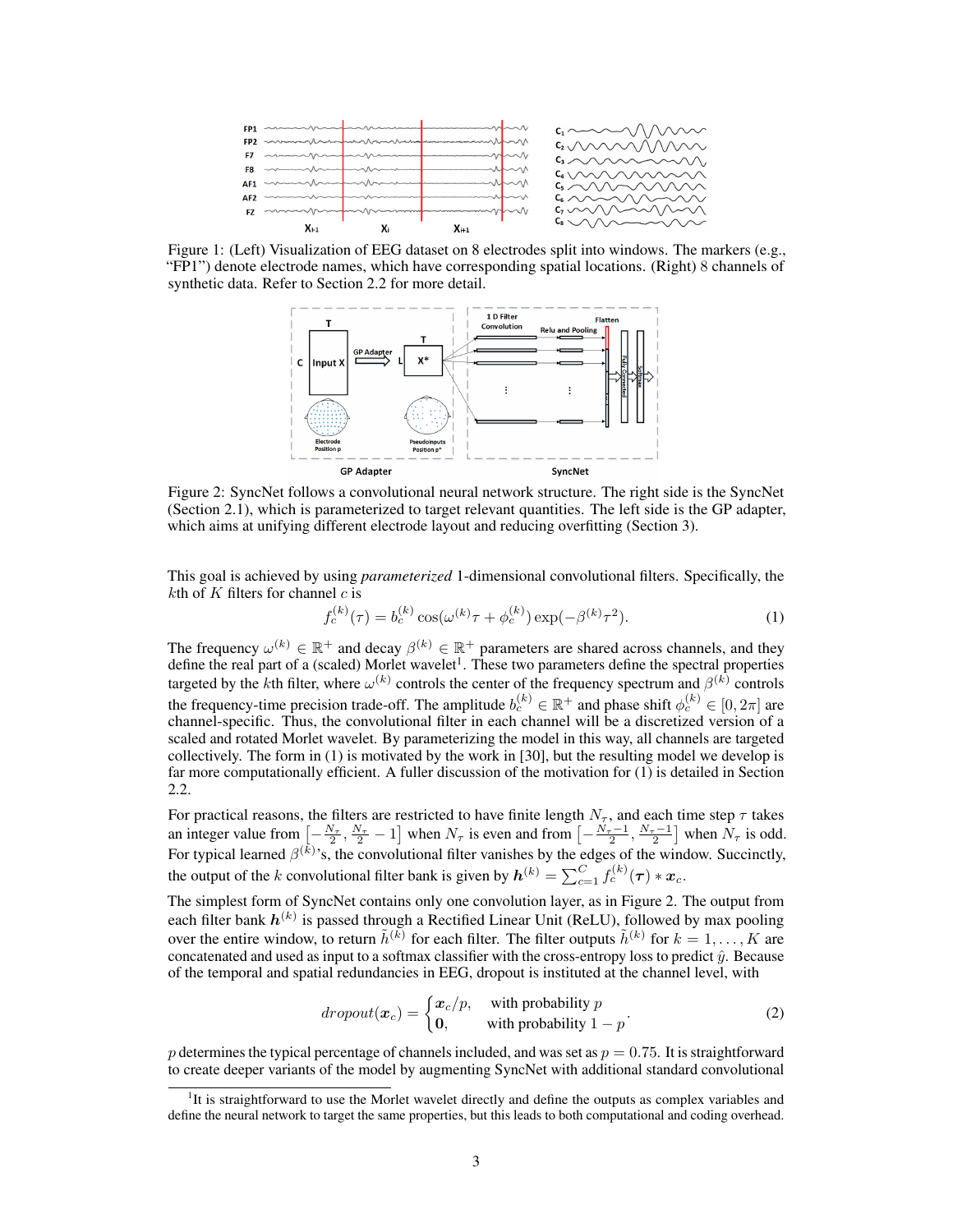layers. However, in our experiments, adding more layers typically resulted in over-fitting due to the limited numbers of training samples, but will likely be beneficial in larger datasets.

#### 2.2 SyncNet Targets Class Differences in Cross-Spectral Densities

The cross-spectral density [3] is a widely used metric for understanding the synchronous nature of signal in frequency bands. The cross-spectral density is typically constructed by converting a time-series into a frequency representation, and then calculating the complex covariance matrix in each frequency band. In this section we sketch how the SyncNet filter bank targets cross-spectral densities to make optimal classifications. The discussion will be in the complex domain first, and then it will be demonstrated why the same result occurs in the real domain.

In the time-domain, it is possible to understand the cross-spectral density of a single frequency band by using a cross-spectral kernel [30] to define the covariance function of a Gaussian process. Letting  $\tau = t - t'$ , the cross-spectral kernel is defined

$$
\mathbf{K}_{cc'tt'}^{CSD} = \text{cov}(x_{ct}, x_{c't'}) = A_{cc'} \kappa(\tau), \quad \kappa(\tau) = \exp\left(-\frac{1}{2}\beta^* \tau^2 + \jmath \omega^* \tau\right). \tag{3}
$$

Here,  $\omega^*$  and  $\beta^*$  control the frequency band. *c* and *c'* are channel indexes.  $\mathbf{A} \in \mathbb{C}^{C \times C}$  is a positive semi-definite matrix that defines the cross-spectral density for that frequency band controlled by  $\kappa(\tau)$ . Each entry  $A_{cc'}$  is made of of a magnitude  $|A_{cc'}|$  that controls the power (amplitude) coherence between electrodes in that frequency band and a complex phase that determines the optimal time offset between the signals. The covariance over the complete multi-channel times series is given by  $K^{CSD} = A \otimes \kappa(\tau)$ . The power (magnitude) coherence is given by the absolute value of the entry, and the phase offset can be determined by the rotation in the complex space.

A generative model for oscillatory neural signals is given by a Gaussian process with this kernel [30], where  $\text{vec}(\mathbf{X}) \sim \mathcal{CN}(\mathbf{0}, \mathbf{K}^{CSD} + \sigma^2 I_{C \times T})$ . The entries of  $\mathbf{K}^{CSD}$  are given from (3). *CN* denotes the circularly symmetric complex normal. The additive noise term  $\sigma^2 \bar{I}_{C \times T}$  is excluded in the following for clarity.

Note that the complex form of (1) in SyncNet across channels is given as  $f(\tau) = f_{\omega}(\tau)s$ , where  $f_{\omega}(\tau) = \exp(-\frac{1}{2}\beta\tau^2 + j\omega\tau)$  is the filter over time and  $s = b \odot \exp(j\phi)$  are the weights and rotations of a single SyncNet filter. Suppose that each channel was filtered independently by the filter  $f_{\omega} = f_{\omega}(\tau)$  with a vector input  $\tau$ . Writing the convolution in matrix form as  $\tilde{\mathbf{x}}_c = \mathbf{f}_{\omega} * \mathbf{x}_c = \mathbf{F}_{\omega}^{\dagger} \mathbf{x}_c$ , where  $F_{\omega} \in \mathbb{C}^{T \times T}$  is a matrix formulation of the convolution operator, results in a filtered signal  $\tilde{\mathbf{x}}_c \sim \mathcal{CN}\left(\mathbf{0}, A_{cc} \mathbf{F}_\omega^\dagger \kappa(\tau) \mathbf{F}_\omega\right)$ . For a filtered version over all channels,  $\mathbf{X}^T = [\mathbf{x}_1^T, \cdots, \mathbf{x}_C^T]$ , the distribution would be given by

vec
$$
(\tilde{\mathbf{X}})
$$
 = vec $(\mathbf{F}_{\omega}^{\dagger} \mathbf{X}^T)$  ~  $\mathcal{CN}\left(\mathbf{0}, \mathbf{A} \otimes \mathbf{F}_{\omega}^{\dagger} \kappa(\boldsymbol{\tau}) \mathbf{F}_{\omega}\right)$ ,  $\tilde{\mathbf{x}}_t \sim \mathcal{CN}(\mathbf{0}, \mathbf{A}\left[\mathbf{F}_{\omega}^{\dagger} \kappa(\boldsymbol{\tau}) \mathbf{F}_{\omega}\right]_{tt})$ . (4)

 $\tilde{\mathbf{x}}_t \in \mathbb{R}^C$  is defined as the observation at time *t* for all *C* channels. The diagonal of  $\left[F_{\omega}^{\dagger} \kappa(\tau) F_{\omega}\right]$  will reach a steady-state quickly away from the edge effects, so we state this as const =  $[F_{\omega}^{\dagger}\kappa(\tau)\vec{F}_{\omega}]_{tt}$ . The output from the SyncNet filter bank prior to the pooling stage is then given by  $h_t = s^\dagger \tilde{x}_t \sim$  $\mathcal{CN}(0, \text{const} \times \mathbf{s}^{\dagger} \mathbf{A} \mathbf{s})$ . We note that the signal-to-noise ratio would be maximized by matching the filter's  $(f_\omega)$  frequency properties to the generated frequency properties; i.e.  $\beta$  and  $\omega$  from (1) should match  $\beta^*$  and  $\omega^*$  from (3).

We next focus on the properties of an optimal *s*. Suppose that two classes are generated from (3) with cross-spectral densities of  $A_0$  and  $A_1$  for classes 0 and 1, respectively. Thus, the signals are drawn from  $\mathcal{CN}(\mathbf{0}, \mathbf{A}_y \otimes \kappa(\tau))$  for  $y = \{0, 1\}$ . The optimal projection s<sup>\*</sup> would maximize the differences in the distribution  $h_t$  depending on the class, which is equivalent to maximizing the ratio between the variances of the two cases. Mathematically, this is equivalent to finding

$$
\mathbf{s}^* = \arg \max_{\mathbf{s}} \max \left\{ \frac{\mathbf{s}^\dagger \mathbf{A}_{1} \mathbf{s}}{\mathbf{s}^\dagger \mathbf{A}_{0} \mathbf{s}}, \frac{\mathbf{s}^\dagger \mathbf{A}_{0} \mathbf{s}}{\mathbf{s}^\dagger \mathbf{A}_{1} \mathbf{s}} \right\} = \arg \max_{\mathbf{s}} |\log (\mathbf{s}^\dagger \mathbf{A}_{1} \mathbf{s}) - \log (\mathbf{s}^\dagger \mathbf{A}_{0} \mathbf{s})|.
$$
 (5)

Note that the constant dropped out due to the ratio. Because the SyncNet filter is attempting to classify the two conditions, it should learn to best differentiate the classes and match the optimal s<sup>\*</sup>. We demonstrate in Section 5.1 on synthetic data that SyncNet filters do in fact align with this optimal direction and is therefore targeting properties of the cross-spectral densities.

In the above discussion, the argument was made with respect to complex signals and models; however, a similar result holds when only the real domain is used. Note that if the signals are oscillatory, then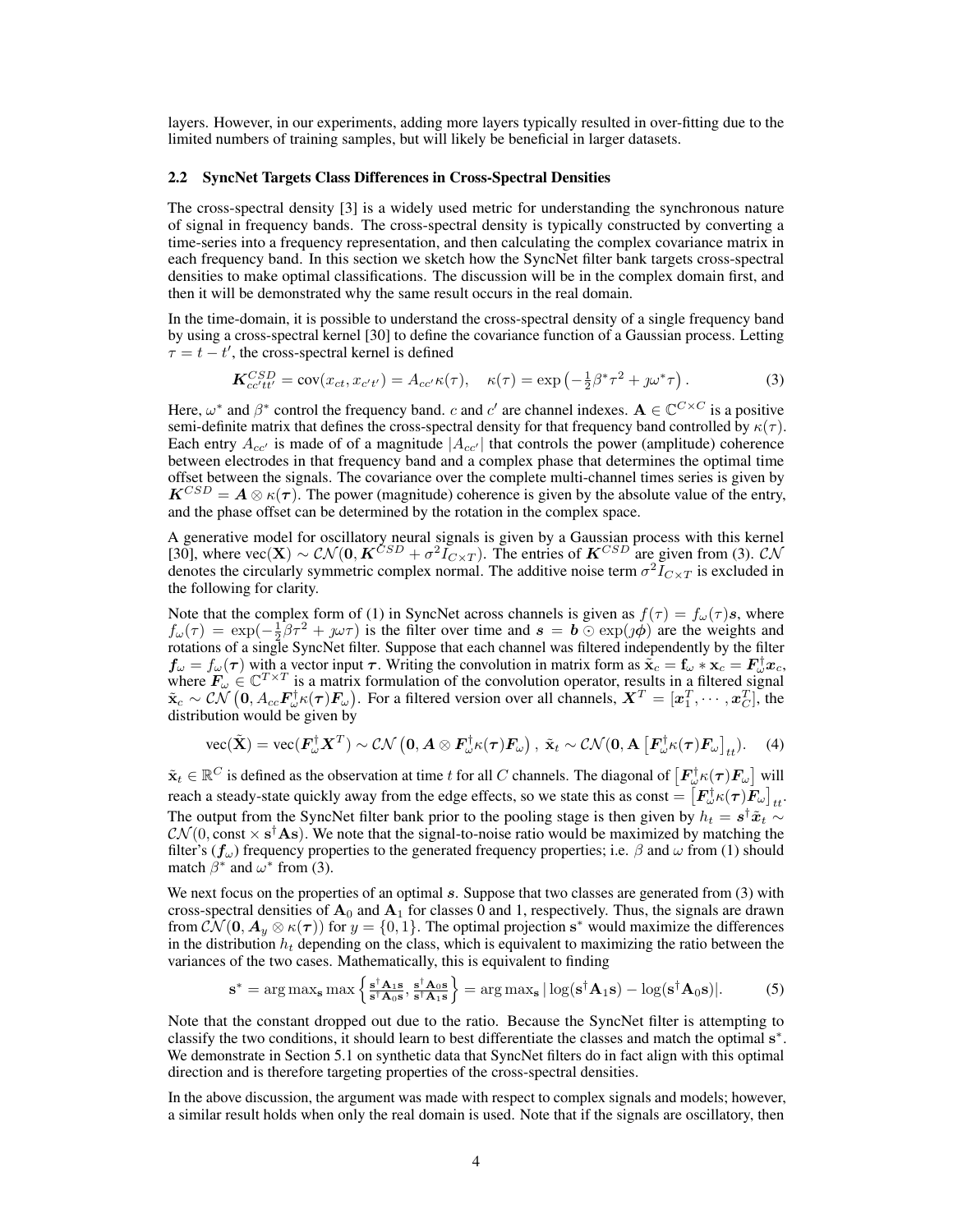the result after the filtering of the domain and the max-pooling will be essentially the same as using a max-pooling on the absolute value of the complex filters. This is because the filtered signal is rotated through the complex domain, and will align with the real domain within the max-pooling period for standard signals. This is shown visually in Supplemental Figure 9.

### 3 Gaussian Process Adapter

A practical issue in EEG datasets is that electrode layouts are not constant, either due to inconsistent device design or electrode failure. Secondly, nearby electrodes are highly correlated and contain redundant information, so fitting parameters to all electrodes results in overfitting. These issues are addressed by developing a Gaussian Process (GP) adapter, in the spirit of [16], trained with SyncNet as shown in the left side of Figure 2. Regardless of the electrode layout, the observed signal *X* at electrode locations  $p = \{p_1, \dots, p_C\}$  are mapped to a shared number of pseudo-inputs at locations  $p^* = \{p_1^*, \dots, p_L^*\}$  before being input to SyncNet.

In contrast to prior work, the proposed GP adapter is formulated as a multi-task GP [4] and the pseudoinput locations  $p^*$  are *learned*. A GP is used to map  $X \in \mathbb{R}^{C \times T}$  at locations p to the pseudo-signals  $X^* \in \mathbb{R}^{L \times T}$  at locations  $p^*$ , where  $L < C$  is the number of pseudo-inputs. Distances are constructed by projecting each electrode into a 2D representation by the Azimuthal Equidistant Projection. When evaluated at a finite set of points, the multi-task GP [4] can be written as a multivariate normal

$$
\text{vec}(\boldsymbol{X}) \sim \mathcal{N}\left(\boldsymbol{f}, \sigma^2 \boldsymbol{I}_{C \times T}\right), \ \boldsymbol{f} \sim \mathcal{N}\left(\boldsymbol{0}, \mathbf{K}\right). \tag{6}
$$

K is constructed by a kernel function  $\mathcal{K}(\tau, c, c')$  that encodes separable relationships through time and through space. The full covariance matrix can be calculated as  $\mathbf{K} = \mathbf{K}_{pp} \otimes \mathbf{K}_{tt}$ , where  $K_{\boldsymbol{p}_c \boldsymbol{p}_{c'}} = \alpha_1 \exp(-\alpha_2 || \boldsymbol{p}_c - \boldsymbol{p}_{c'} ||_1)$  and  $K_{tt}$  is set to identity matrix  $\boldsymbol{I}_T$ .  $K_{\boldsymbol{p}\boldsymbol{p}} \in \mathbb{R}^{C \times C}$  targets the spatial relationship across channels using the exponential kernel. Note that this kernel  $K$  is distinct from *KCSD* used in section 2.2.

Let the pseudo-inputs locations be defined as  $p_l^*$  for  $l = 1, \dots, L$ . Using the GP formulation, the signal can be inferred at the *L* pseudo-input locations from the original signal. Following [16], only the expectation of the signal is used (to facilitate fast computation), which is given by  $X^* = \mathbb{E}(X^*|X) = K_{p^*p}(K_{pp} + \sigma^2 I_C)^{-1}X$ . An illustration of the learned new locations is shown under  $X^*$  in Figure 2. The derivation of this mathematical form and additional details on the GP adapter are included in Supplemental Section A.

The GP adapter parameters  $p^*$ ,  $\alpha_1$ ,  $\alpha_2$  are optimized jointly with SyncNet. The input signal  $X_i$  is mapped to  $X_i^*$ , which is then input to SyncNet. The predicted label  $\hat{y}_i$  is given by  $\hat{y}_i =$  $\text{Symc}(X_i^*; \theta)$ , where  $\text{Symc}(X_i)$  is the prediction function of SyncNet. Given the SyncNet loss function  $\sum_{i=1}^{N} \ell(\hat{y}_i, y_i) = \sum_{i=1}^{N} \ell(Sync(X_i^*; \theta), y_i)$ , the overall training loss function

$$
\mathcal{L} = \sum_{i=1}^{N} \ell \left( \text{Sync}(\mathbb{E}[\boldsymbol{X}_i^* | \boldsymbol{X}_i]; \boldsymbol{\theta}), y_i \right) = \sum_{i=1}^{N} \ell \left( \text{Sync}(\boldsymbol{K}_{\boldsymbol{p}^* \boldsymbol{p}}(\boldsymbol{K}_{\boldsymbol{p} \boldsymbol{p}} + \sigma^2 \boldsymbol{I}_C)^{-1} \boldsymbol{X}_i; \boldsymbol{\theta}), y_i \right), \tag{7}
$$

is jointly minimized over the SyncNet parameters  $\theta$  and the GP adapter parameters  $\{p^*, \alpha_1, \alpha_2\}$ . The GP uncertainty can be included in the loss at the expense of significantly increased optimization cost, but does not result in performance improvements to justify the increased cost [16].

### 4 Related Work

Frequency-spectrum features are widely used for processing EEG/LFP signals. Often this requires calculating synchrony- or entropy-based features within predefined frequency bands, such as [20, 5, 9, 14]. There are many hand-crafted features and classifiers for a BCI task [18]; however, in our experiments, these hand-crafted features did not perform well on long oscillatory signals. The EEG signal is modeled in [1] as a matrix-variate model with spatial and spectral smoothing. However, the number of parameters scales with time length, rendering the approach ineffective for longer time series. A range-EEG feature has been proposed [23], which measures the peak-to-peak amplitude. In contrast, our approach learns frequency bands of interest and we can deal with long time series evaluated in our experiments.

Deep learning has been a popular recent area of research in EEG analysis. This includes Restricted Boltzmann Machines and Deep Belief Networks [17, 36], CNNs [32, 29], and RNNs [2, 34]. These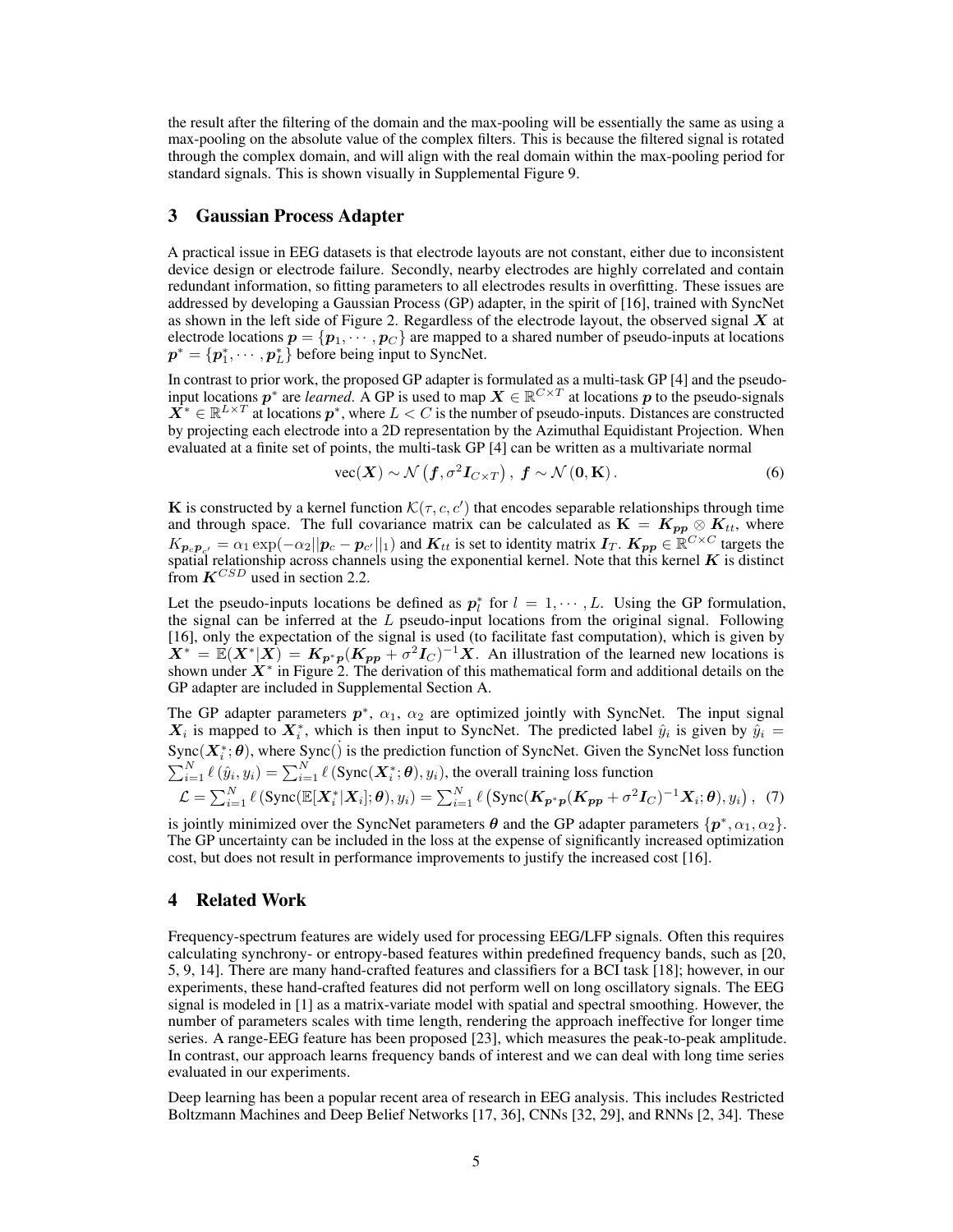approaches focus on learning both spatial and temporal relationships. In contrast to hand-crafted features and SyncNet, these deep learning methods are typically used as a black box classifier. EEGNET [15] considered a four-layer CNN to classify event-related potentials and oscillatory EEG signals, demonstrating improved performance over low-level feature extraction. This network was designed to have limited parameters, requiring 2200 for their smallest model. In contrast, the SyncNet filters are simple to interpret and require learning only a few hundred parameters.

An alternative approach is to design GP kernels to target synchrony properties and learn appropriate frequency bands. The phase/amplitude synchrony of LFP signals has been modeled [30, 10] with the cross-spectral mixture (CSM) kernel. This approach was used to define a generative model over differing classes and may be used to learn an unsupervised clustering model. A key issue with the CSM approach is the computational complexity, where gradients cost  $\mathcal{O}(NTC^3)$  (using approximations), and is infeasible with the larger number of electrodes in EEG data. In contrast, the proposed GP adapter requires only a single matrix inversion shared by most data points, which is  $\mathcal{O}(\bar{C}^3)$ .

The use of wavelets has previously been considered in scattering networks [6]. Scattering networks used Morlet wavelets for image classification, but did not consider the complex rotation of wavelets over channels nor the learning of the wavelet widths and frequencies considered here.

# 5 Experiments

To demonstrate that SyncNet is targeting synchrony information, we first apply it to synthetic data in Section 5.1. Notably, the learned filter bank recovers the optimal separating filter. Empirical performance is given for several EEG datasets in Section 5.2, where SyncNet often has the highest hold-out accuracy while maintaining interpretable features. The usefulness of the GP adapter to combine datasets is demonstrated in Section 5.3, where classification performance is dramatically improved via data augmentation. Empirical performance on an LFP dataset is shown in Section 5.4. Both the LFP signals and the EEG signals measure broad voltage fluctuations from the brain, but the LFP has a significantly cleaner signal because it is measured inside the cortical tissue. In all tested cases, SyncNet methods have essentially state-of-the-art prediction while maintaining interpretable features.

The code is written in Python and Tensorflow. The experiments were run on a 6-core i7 machine with a Nvidia Titan X Pascal GPU. Details on training are given in Supplemental Section C.

#### 5.1 Synthetic Dataset

Synthetic data are generated for two classes by drawing data from a circularly symmetric normal matching the synchrony assumptions discussed in Section 2.2. The frequency band is pre-defined as  $\omega^* = 10Hz$  and  $\beta^*$  is defined as 40 (frequency variance of 2.5*Hz*) in (3). The number of channels is set to  $C = 8$ . Example data generated by this procedure is shown in Figure 1 (Right), where only the real part of the signal is kept.

 $A_1$  and  $A_0$  are set such that the optimal vector from solving (5) is given by the shape visualized in Figure 3. This is accomplished by setting  $A_0 = I_C$  and  $A_1 = I + s^*(s^*)^{\dagger}$ . Data is then simulated by drawing from  $vec(\mathbf{X}) \sim$ 



Figure 3: Each dot represents one of 8 electrodes. The dots give complex directions for optimal and learned filters, demonstrating that SyncNet approximately recovers optimal filters.

 $\mathcal{CN}(\mathbf{0}, \mathbf{K}^{CSD} + \sigma^2 I_{C \times T})$  and keeping only the real part of the signal.  $\mathbf{K}^{CSD}$  is defined in equation (3) with A set to  $A_0$  or  $A_1$  depending on the class. In this experiment, the goal is to relate the filter learned in SyncNet and to this optimal separating plane  $s^*$ .

To show that SyncNet is targeting synchrony, it is trained on this synthetic data using only one single convolutional filter. The learned filter parameters are projected to the complex space by  $s = b \odot \exp(j\phi)$ , and are shown overlaid (rotated and rescaled to handle degeneracies) with the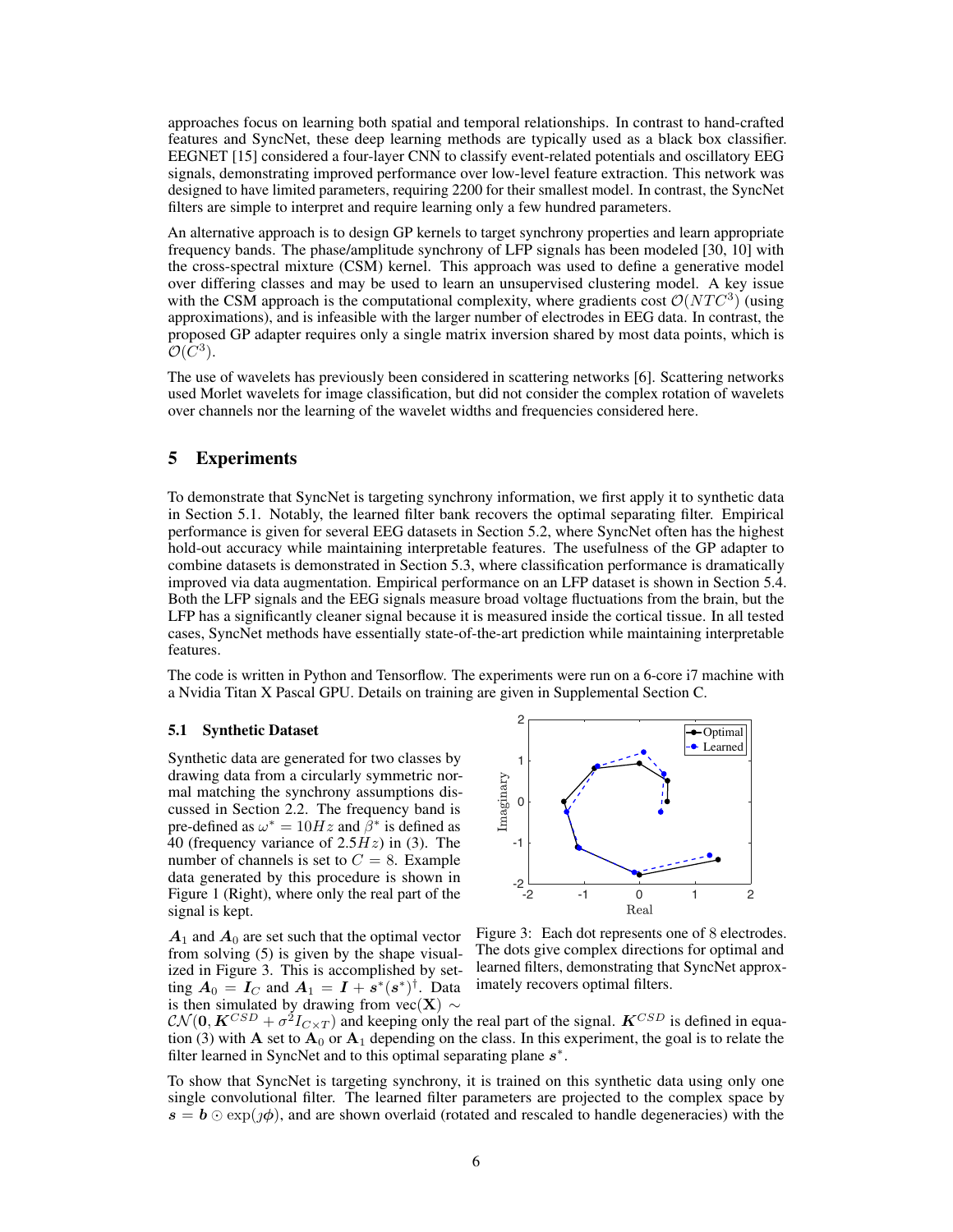optimal rotations in Figure 3. As the amount of data increases, the SyncNet filter recovers the expected relationship between channels and the predefined frequency band. In addition, the learned  $\omega$ is centered at  $11Hz$ , which is close to the generated feature band  $\omega^*$  of  $10Hz$ . These synthetic data results demonstrate that SyncNet is able to recover frequency bands of interest and target synchrony properties.

#### 5.2 Performance on EEG Datasets

We consider three publicly available datasets for EEG classification, described below. After the validation on the publicly available data, we then apply the method to a new clinical-trial data, to demonstrate that the approach can learn interpretable features that track the brain dynamics as a result of treatment.

UCI EEG: This dataset<sup>2</sup> has a total of 122 subjects with 77 diagnosed with alcoholism and 45 control subjects. Each subject undergoes 120 separate trials. The stimuli are pictures selected from 1980 Snodgrass and Vanderwart picture set. The EEG signal is of length one second and is sampled at 256Hz with 64 electrodes. We evaluate the data both within subject, which is randomly split as 7:1:2 for training, validation and testing, and using 11 subjects rotating test set. The classification task is to recover whether the subject has been diagnosed with alcoholism or is a control subject.

DEAP dataset: The "Database for Emotion Analysis using Physiological signals" [14] has a total of 32 participants. Each subject has EEG recorded from 32 electrodes while they are shown a total of 40 one-minute long music videos with strong emotional score. After watching each video, each subject gave an integer score from one to nine to evaluate their feelings in four different categories. The self-assessment standards are valence (happy/unhappy), arousal (bored/excited), dominance (submissive/empowered) and personal liking of the video. Following [14], this is treated as a binary classification with a threshold at a score of 4.5. The performance is evaluated with leave-one-out testing, and the remaining subjects are split to use 22 for training and 9 for validation.

SEED dataset: This dataset [35] involves repeated tests on 15 subjects. Each subject watches 15 movie clips 3 times. It clip is designated with a negative/neutral/positive emotion label, while the EEG signal is recorded at 1000*Hz* from 62 electrodes. For this dataset, leave-one-out cross-validation is used, and the remaining 14 subjects are split with 10 for training and 4 for validation.

ASD dataset: The Autism Spectral Disorder (ASD) dataset involves 22 children from ages 3 to 7 years undergoing treatment for ASD with EEG measurements at baseline, 6 months post treatment, and 12 months post treatment. Each recording session involves 3 one-minute videos designed to measure responses to social stimuli and controls, measured with a 121 electrode array. The trial was approved by the Duke Hospital Institutional Review Board and conducted under IND #15949. Full details on the experiments and initial clinical results are available [7]. The classification task is to predict the time relative to treatment to track the change in neural signatures post-treatment. The cross-patient predictive ability is estimated with leave-one-out cross-validation, where 17 patients are used to train the model and 4 patients are used as a validation set.

| Dataset         | UCI    |        | <b>DEAP</b> [14] |         |        |        | <b>SEED</b> [35] | <b>ASD</b> |
|-----------------|--------|--------|------------------|---------|--------|--------|------------------|------------|
|                 | Within | Cross  | Arousal          | Valence | Domin. | Liking | Emotion          | Stage      |
| DE [35]         | 0.821  | 0.622  | 0.529            | 0.517   | 0.528  | 0.577  | 0.491            | 0.504      |
| <b>PSD</b> [35] | 0.816  | 0.605  | 0.584            | 0.559   | 0.595  | 0.644  | 0.352            | 0.499      |
| rEEG [23]       | 0.702  | 0.614  | 0.549            | 0.538   | 0.557  | 0.585  | 0.468            | 0.361      |
| Spectral [14]   | *.     | $\ast$ | 0.620            | 0.576   | $\ast$ | 0.554  | ×.               | $\ast$     |
| EEGNET [15]     | 0.878  | 0.672  | 0.536            | 0.572   | 0.589  | 0.594  | 0.533            | 0.363      |
| MC-DCNN [37]    | 0.840  | 0.300  | 0.593            | 0.604   | 0.635  | 0.621  | 0.527            | 0.584      |
| SyncNet         | 0.918  | 0.705  | 0.611            | 0.608   | 0.651  | 0.679  | 0.558            | 0.630      |
| GP-SyncNet      | 0.923  | 0.723  | 0.592            | 0.611   | 0.621  | 0.659  | 0.516            | 0.637      |

Table 1: Classification accuracy on EEG datasets.

The accuracy of predictions on these EEG datasets, from a variety of methods, is given in Table 1. We also implemented other hand-crafted spatial features, such as the brain symmetric index [31]; however, their performance was not competitive with the results here. EEGNET is an EEG-specific convolutional network proposed in [15]. The "Spectral" method from [14] uses an SVM on extracted

 $^2$ https://kdd.ics.uci.edu/databases/eeg/eeg.html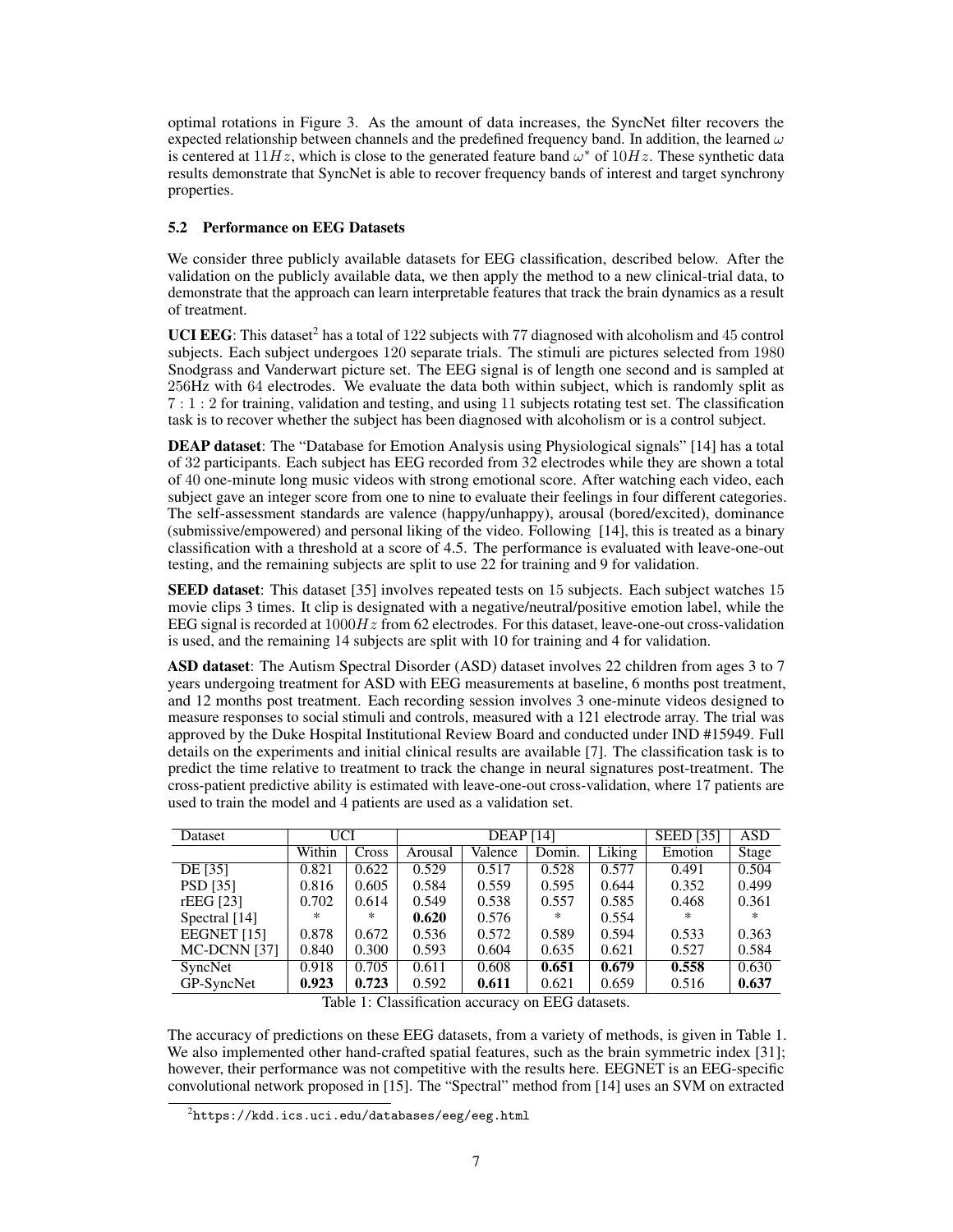

Figure 4: Learned filter centered at 14Hz on the ASD dataset. Figures made with FieldTrip [22].

spectral power features from each electrode in different frequency bands. MC-DCNN [37] denotes a 1D CNN where the filters are learned without the constraints of the parameterized structure. The SyncNet used 10 filter sets both with (GP-SyncNet) and without the GP adapter. Remarkably, the basic SyncNet already delivers state-of-the-art performance on most tasks. In contrast, the handcrafted features did not effectively cannot capture available information and the alternative CNN based methods severely overfit the training data due to the large number of free parameters.

In addition to state-of-the-art classification performance, a key component of SyncNet is that the features extracted and used in the classification are *interpretable*. Specifically, on the ASD dataset, the proposed method significantly improves the state-of-the-art. However, the end goal of this experiment is to understand how the neural activity is changing in response to the treatment. On this task, the ability of SyncNet to visualize features is important for dissemination to medical practitioners. To demonstrate how the filters can be visualized and communicated, we show one of the filters learned in SyncNet on the ASD dataset in Figure 4. This filter, centered at 14Hz, is highly associated with the session at 6 months post-treatment. Notably, this filter bank is dominantly using the signals measured at the forward part of the scalp (Figure 4, Left). Intriguingly, the phase relationships are primarily in phase for the frontal regions, but note that there are off-phase relationships between the midfrontal and the frontal part of the scale (Figure 4, Right). Additional visualizations of the results are given in Supplemental Section E.

#### 5.3 Experiments on GP adapter

In the previous section, it was noted that the GP adapter can improve performance within an existing dataset, demonstrating that the GP adapter is useful to reduce the number of parameters. However, our primary designed use of the GP Adapter is to unify different electrode layouts. This is explored further by applying the GP-SyncNet to the UCI EEG dataset and changing the number of pseudo-inputs. Notably, a mild reduction in the number of pseudo-inputs improves performance over directly using the measured data (Supplemental Figure  $6(a)$ ) by reducing the total number of parameters. This is especially true when comparing the GP adapter to using a random subset of channels to reduce dimensionality.

|                                                             | SyncNet | GP-SyncNet        | GP-SyncNet Joint  |
|-------------------------------------------------------------|---------|-------------------|-------------------|
| DEAP [14] dataset $\, \mid 0.521 \pm 0.026$                 |         | $0.557 \pm 0.025$ | $0.603 \pm 0.020$ |
| SEED [35] dataset $\pm 0.771 \pm 0.009 \pm 0.762 \pm 0.015$ |         |                   | $0.779 \pm 0.009$ |

Table 2: Accuracy mean and standard errors for training two datasets separately and jointly.

To demonstrate that the GP adapter can be used to combine datasets, the DEAP and SEED datasets were trained jointly using a GP adapter. The SEED data was downsampled to 128*Hz* to match the frequency of DEAP dataset, and the data was separated into 4 second windows due to their different lengths. The label for the trial is attached for each window. To combine the labeling space, only the negative and positive emotion labels were kept in SEED and valence was used in the DEAP dataset. The number of pseudo-inputs is set to  $L = 26$ . The results are given in Table 2, which demonstrates that combining datasets can lead to dramatically improved generalization ability due to the data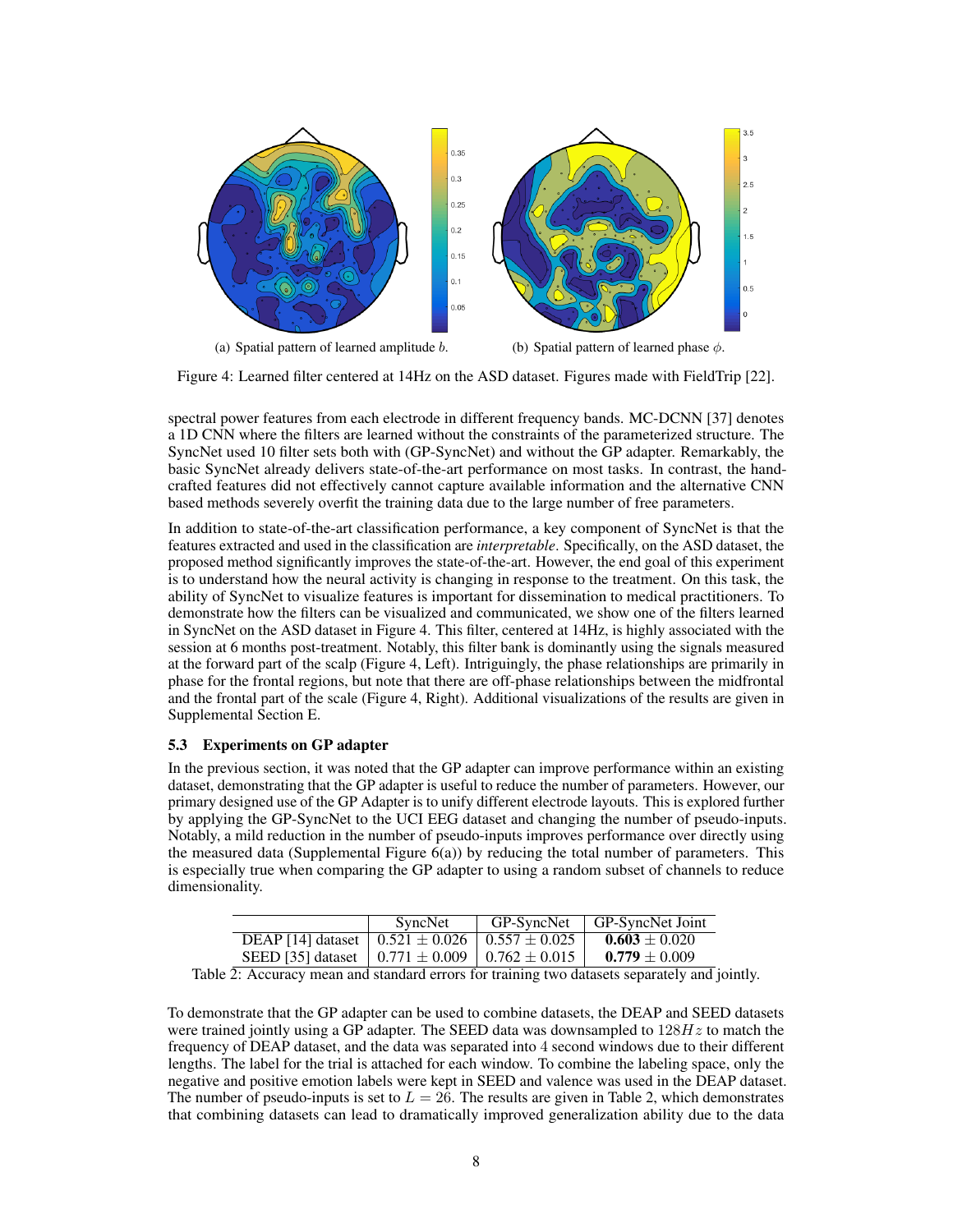augmentation. Note that the basic SyncNet performances in Table 2 differ from the results in Table 1. Specifically, the DEAP dataset performance is worse; this is due to significantly reduced information when considering a 4 second window instead of a 60 second window. Second, the performance on SEED has improved; this is due to considering only 2 classes instead of 3.

#### 5.4 Performance on an LFP Dataset

Due to the limited publicly available multi-region LFP datasets, only a single LFP data was included in the experiments. The intention of this experiment is to show that the method is broadly applicable in neural measurements, and will be useful with the increasing availability of multi-region datasets. An LFP dataset is recorded from 26 mice from two genetic backgrounds (14 wild-type and 12  $CLOCK\Delta19$ . CLOCK $\Delta19$  mice are an animal model of a psychiatric disorder. The data are sampled at 200 Hz for 11 channels. The data recording from each mouse has five minutes in its home cage, five minutes from an open field test, and ten minutes from a tail-suspension test. The data are split into temporal windows of five seconds. SyncNet is evaluated by two distinct prediction tasks. The first task is to predict the genotype (wild-type or  $CLOCK\Delta19$ ) and the second task is to predict the current behavior condition (home cage, open field, or tail-suspension test). We separate the data randomly as  $7:1:2$  for training, validation and testing

|                 | $PCA + SVM   DE [35]   PSD [35]  $ |       |       | $\perp$ rEEG [23] | EEGNET $[15]$ SyncNet |       |
|-----------------|------------------------------------|-------|-------|-------------------|-----------------------|-------|
| <b>Behavior</b> | 0.911                              | 0.874 | 0.858 | 0.353             | 0.439                 | 0.946 |
| Genotype        | 0.724                              | 0.771 | 0.761 | 0.449             | 0.689                 | 0.926 |

Table 3: Comparison between different methods on an LFP dataset.

Results from these two predictive tasks are shown in Table 3. SyncNet used  $K = 20$  filters with filter length 40. These results demonstrate that SyncNet straightforwardly adapts to both EEG and LFP data. These data will be released with publication of the paper.

# 6 Conclusion

We have proposed SyncNet, a new framework for EEG and LFP data classification that learns interpretable features. In addition to our original architecture, we have proposed a GP adapter to unify electrode layouts. Experimental results on both LFP and EEG data show that SyncNet outperforms conventional CNN architectures and all compared classification approaches. Importantly, the features from SyncNet can be clearly visualized and described, allowing them to be used to understand the dynamics of neural activity.

# Acknowledgements

In working on this project L.C. received funding from the DARPA HIST program; K.D., L.C., and D.C. received funding from the National Institutes of Health by grant R01MH099192-05S2; K.D received funding from the W.M. Keck Foundation; G.D. received funding from Marcus Foundation, Perkin Elmer, Stylli Translational Neuroscience Award, and NICHD 1P50HD093074.

# References

- [1] A. S. Aghaei, M. S. Mahanta, and K. N. Plataniotis. Separable common spatio-spectral patterns for motor imagery bci systems. *IEEE TBME*, 2016.
- [2] P. Bashivan, I. Rish, M. Yeasin, and N. Codella. Learning representations from eeg with deep recurrent-convolutional neural networks. *arXiv:1511.06448*, 2015.
- [3] A. M. Bastos and J.-M. Schoffelen. A tutorial review of functional connectivity analysis methods and their interpretational pitfalls. *Frontiers in Systems Neuroscience*, 2015.
- [4] E. V. Bonilla, K. M. A. Chai, and C. K. Williams. Multi-task gaussian process prediction. In *NIPS*, volume 20, 2007.
- [5] W. Bosl, A. Tierney, H. Tager-Flusberg, and C. Nelson. Eeg complexity as a biomarker for autism spectrum disorder risk. *BMC Medicine*, 2011.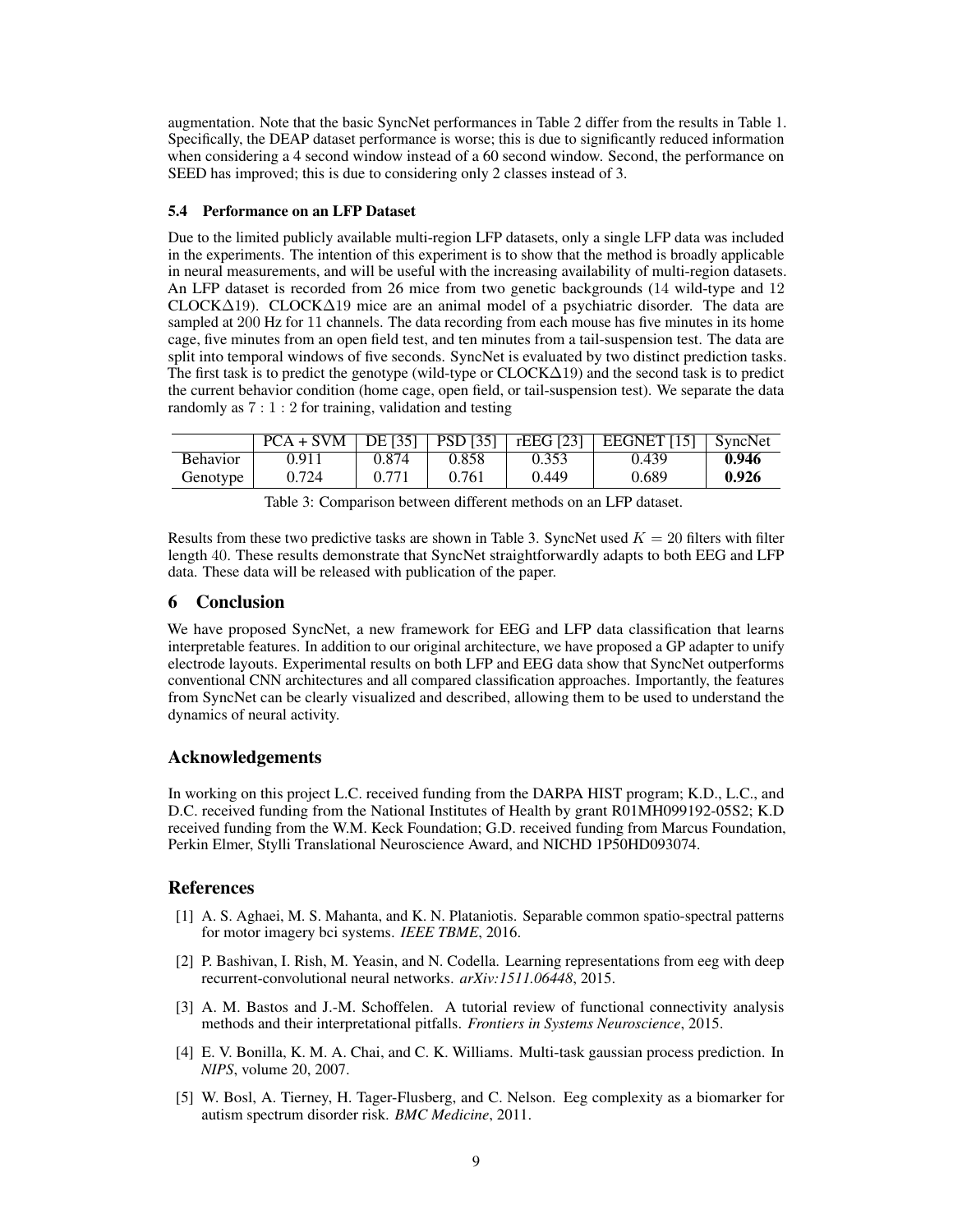- [6] J. Bruna and S. Mallat. Invariant scattering convolution networks. *IEEE PAMI*, 2013.
- [7] G. Dawson, J. M. Sun, K. S. Davlantis, M. Murias, L. Franz, J. Troy, R. Simmons, M. Sabatos-DeVito, R. Durham, and J. Kurtzberg. Autologous cord blood infusions are safe and feasible in young children with autism spectrum disorder: Results of a single-center phase i open-label trial. *Stem Cells Translational Medicine*, 2017.
- [8] A. Delorme and S. Makeig. Eeglab: an open source toolbox for analysis of single-trial eeg dynamics including independent component analysis. *J. Neuroscience Methods*, 2004.
- [9] R.-N. Duan, J.-Y. Zhu, and B.-L. Lu. Differential entropy feature for eeg-based emotion classification. In *IEEE/EMBS Conference on Neural Engineering*. IEEE, 2013.
- [10] N. Gallagher, K. Ulrich, K. Dzirasa, L. Carin, and D. Carlson. Cross-spectral factor analysis. In *NIPS*, 2017.
- [11] R. Hultman, S. D. Mague, Q. Li, B. M. Katz, N. Michel, L. Lin, J. Wang, L. K. David, C. Blount, R. Chandy, et al. Dysregulation of prefrontal cortex-mediated slow-evolving limbic dynamics drives stress-induced emotional pathology. *Neuron*, 2016.
- [12] V. Jirsa and V. Müller. Cross-frequency coupling in real and virtual brain networks. *Frontiers in Computational Neuroscience*, 2013.
- [13] D. Kingma and J. Ba. Adam: A method for stochastic optimization. *arXiv:1412.6980*, 2014.
- [14] S. Koelstra, C. Muhl, M. Soleymani, J.-S. Lee, A. Yazdani, T. Ebrahimi, T. Pun, A. Nijholt, and I. Patras. Deap: A database for emotion analysis; using physiological signals. *IEEE Transactions on Affective Computing*, 2012.
- [15] V. J. Lawhern, A. J. Solon, N. R. Waytowich, S. M. Gordon, C. P. Hung, and B. J. Lance. Eegnet: A compact convolutional network for eeg-based brain-computer interfaces. *arXiv:1611.08024*, 2016.
- [16] S. C.-X. Li and B. M. Marlin. A scalable end-to-end gaussian process adapter for irregularly sampled time series classification. In *NIPS*, 2016.
- [17] W. Liu, W.-L. Zheng, and B.-L. Lu. Emotion recognition using multimodal deep learning. In *International Conference on Neural Information Processing*. Springer, 2016.
- [18] F. Lotte, M. Congedo, A. Lécuyer, F. Lamarche, and B. Arnaldi. A review of classification algorithms for eeg-based brain–computer interfaces. *Journal of Neural Engineering*, 2007.
- [19] K.-R. Müller, M. Tangermann, G. Dornhege, M. Krauledat, G. Curio, and B. Blankertz. Machine learning for real-time single-trial eeg-analysis: from brain–computer interfacing to mental state monitoring. *J. Neuroscience Methods*, 2008.
- [20] M. Murias, S. J. Webb, J. Greenson, and G. Dawson. Resting state cortical connectivity reflected in eeg coherence in individuals with autism. *Biological Psychiatry*, 2007.
- [21] E. Nurse, B. S. Mashford, A. J. Yepes, I. Kiral-Kornek, S. Harrer, and D. R. Freestone. Decoding eeg and lfp signals using deep learning: heading truenorth. In *ACM International Conference on Computing Frontiers*. ACM, 2016.
- [22] R. Oostenveld, P. Fries, E. Maris, and J.-M. Schoffelen. Fieldtrip: open source software for advanced analysis of meg, eeg, and invasive electrophysiological data. *Computational Intelligence and Neuroscience*, 2011.
- [23] D. O'Reilly, M. A. Navakatikyan, M. Filip, D. Greene, and L. J. Van Marter. Peak-to-peak amplitude in neonatal brain monitoring of premature infants. *Clinical Neurophysiology*, 2012.
- [24] A. Page, C. Sagedy, E. Smith, N. Attaran, T. Oates, and T. Mohsenin. A flexible multichannel eeg feature extractor and classifier for seizure detection. *IEEE Circuits and Systems II: Express Briefs*, 2015.